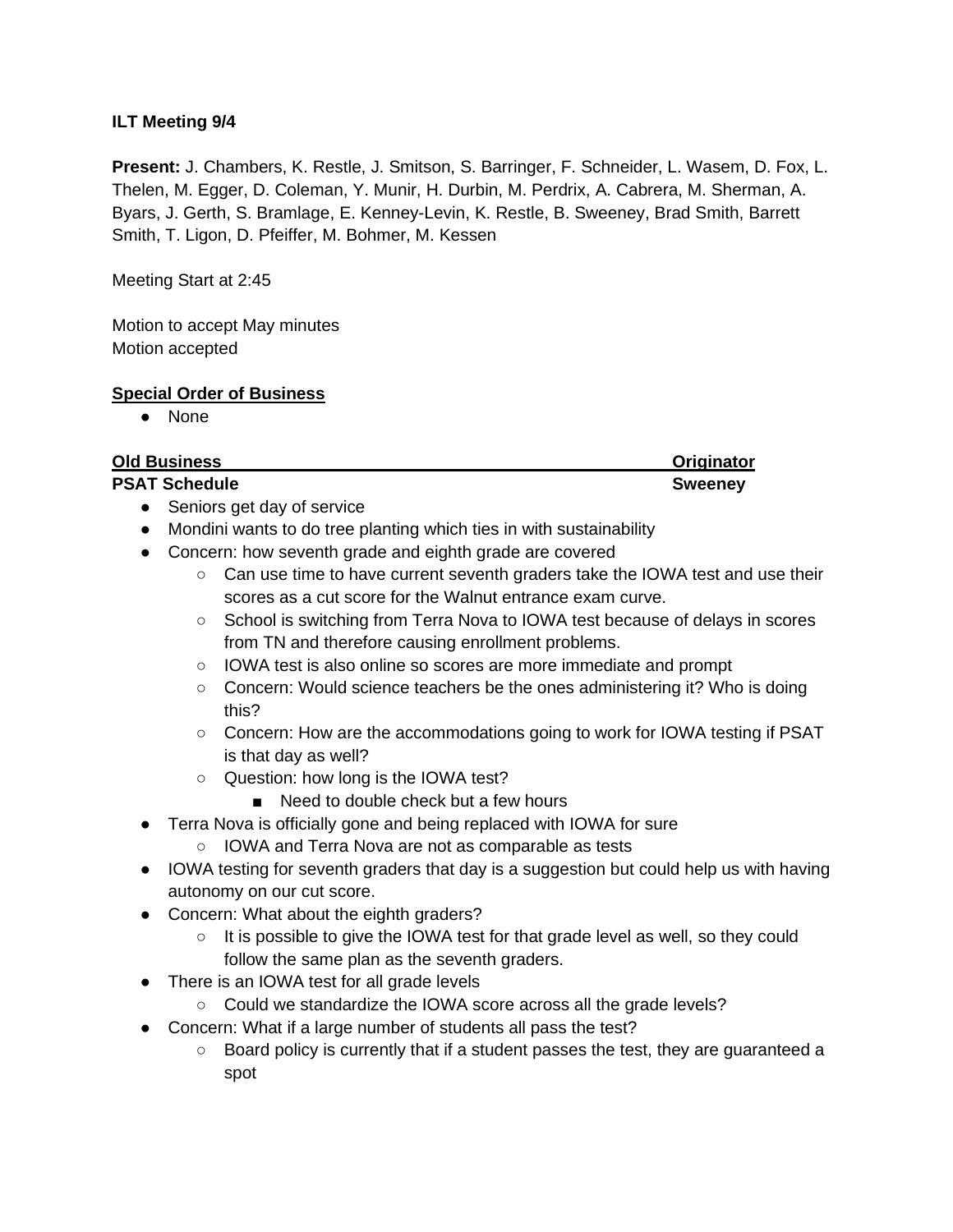• Sweeney will send Senior Day of Service form to Chambers for copies and then English teachers will distribute to Seniors

# New Order of Business **New Order of Business** Community Control of Business Community Community Community Community Community Community Community Community Community Community Community Community Community Community Commun

### **Elect a New Co-Chair Smith** Smith

- Erin Kenney was nominated to be co-chair and elected
- Welcome, Erin!

### **Discuss Newly Occurring Department Chair Meetings Thelen**

- Chambers: Goal of these meetings is to share information with department heads from administrator/principal meetings, discuss operational information, and feedback from department chairs
- Thelen: Concerns over flow of information and what is happening at these meetings. Are they open/closed? Discussing ILT? Etc.
- Department Chair meetings are closed meetings
	- No BR, no minutes, no team leaders
	- Contractually the department heads and principal are allowed to meet
	- Contractually they cannot do any work from ILT

# **ILT Request to District for More Para Time for Special Needs IS Team**

- Request for more time for a paraprofessional as well as a location for doing extended testing.
- Request is for ILT to request it and support it  $\rightarrow$  This would be an official request
- Stewart already requested twice for more as an administration request and was denied ○ An ILT request may have more to it
- Sweeney proposes that we could have LSDMC
- Schneider: Motion to request for ILT to officially request that the district hires a 504 paraprofessional for Walnut and that ILT requests LSDMC co-sponsor the request
- Motion passes

# **Discuss Block Schedule from Week One Schneider Schneider Schneider**

- Scheider suggests that block schedule allowed for more time to interact with students, plan different lessons, touch base with all students
- Block schedule once a quarter potentially to help check in with students.
- Two Days to try it out: could do the Monday and Tuesday before Thanksgiving
- What about ending each quarter with block scheduling?
- Suggestions of possibly extending lunch more often or doing block scheduling more often
- Possible concern is over library scheduling during those weeks
- Possible concern for part time staff
	- Might be all right with enough notice and a two-day block vs a week long block
- Just a discussion for now with departments and teams to see if people are interested. Discuss more at next meeting

# **Increase Test Coordinator Position to Year Round Chambers**